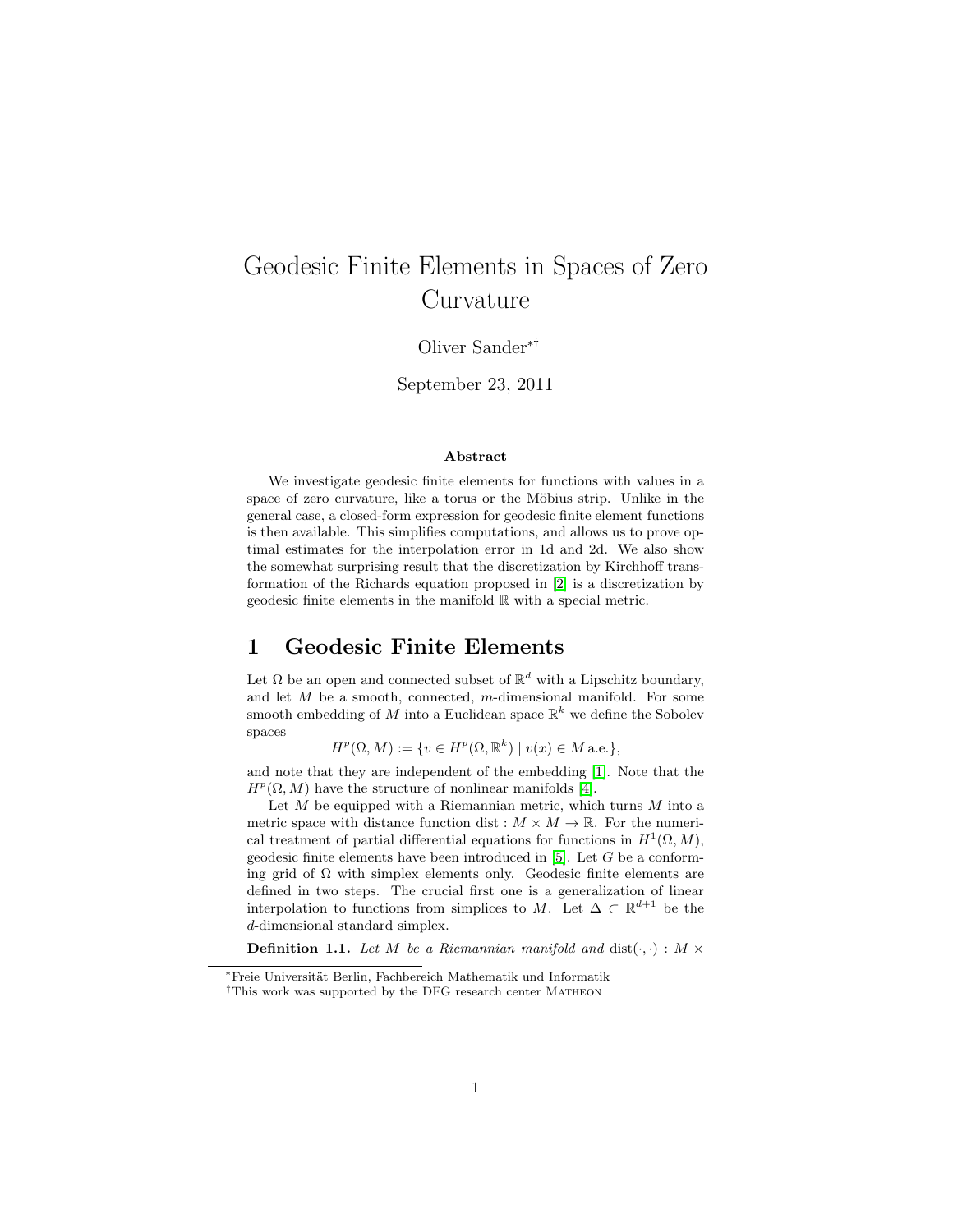$M \to \mathbb{R}$  a distance function on M. For values  $v_1, \ldots, v_{d+1} \in M$  we call

<span id="page-1-0"></span>
$$
\Upsilon : \Delta \to M
$$
  

$$
\Upsilon(v_1, \dots, v_{d+1}; w) = \underset{q \in M}{\arg \min} \sum_{i=1}^{d+1} w_i \operatorname{dist}(v_i, q)^2
$$
(1)

simplicial geodesic interpolation between the values  $v_1, \ldots, v_{d+1}$  on M.

The interpolation function  $\Upsilon$  is well defined if the corner values  $v_1, \ldots, v_{d+1}$ are "close together" in a certain sense. A precise statement, which involves the curvature of  $M$ , is given in [\[5\]](#page-7-3).

In a second step, this interpolation scheme is used to construct global finite element spaces.

Definition 1.2 (Geodesic Finite Elements). Let G be a simplicial grid on  $\Omega$ , and let M be a Riemannian manifold. We call  $v_h : \Omega \to M$  a geodesic finite element function if it is continuous, and for each element  $T \in G$  the restriction  $v_h|_T$  is a geodesic simplicial interpolation in the sense that

$$
v_h|_T(x) = \Upsilon(v_{T,1},\ldots,v_{T,d+1};\mathcal{F}_T(x)),
$$

where  $\mathcal{F}_T : T \to \Delta$  is affine and the  $v_{T,i}$  are values in M.

A detailed investigation of these functions is given in [\[5\]](#page-7-3). In numerical experiments, optimal discretization error behavior can be observed.

A disadvantage of the geodesic finite element method is the implicit definition of the interpolation functions [\(1\)](#page-1-0). This makes their handling challenging both for theoretical investigations and for practical computations. In this article we study the special case that M is a manifold of zero curvature. In this case, a closed-form expression for the interpolation function  $\Upsilon$  is available. Consequently, the handling of geodesic finite element functions is simplified considerably. It also follows that certain nonlinear scaling techniques for PDEs can be interpreted as geodesic finite elements.

Chapter [2](#page-1-1) introduces spaces of zero curvature and derives the closedform expression for geodesic interpolation. In Chapter [3](#page-3-0) we prove optimal interpolation error bounds in various Sobolev norms if  $d \leq 2$ . In Chapter [4,](#page-5-0) finally, we give a reinterpretation of a discretization of the Richards equation based on Kirchhoff transformation introduced in [\[2\]](#page-7-0). We show that the discretization there is actually a discretization by geodesic finite elements with  $M = \mathbb{R}$  and a special metric.

# <span id="page-1-1"></span>2 Spaces of Zero Curvature

Let  $M$  be a Riemannian manifold. We say that  $M$  has curvature zero if all sectional curvatures<sup>[1](#page-1-2)</sup> at a point x are zero for all  $x \in M$ . Examples of such manifolds are:

1. All one-dimensional manifolds.

<span id="page-1-2"></span><sup>&</sup>lt;sup>1</sup>See  $[7]$  or any standard textbook on differential geometry for a definition.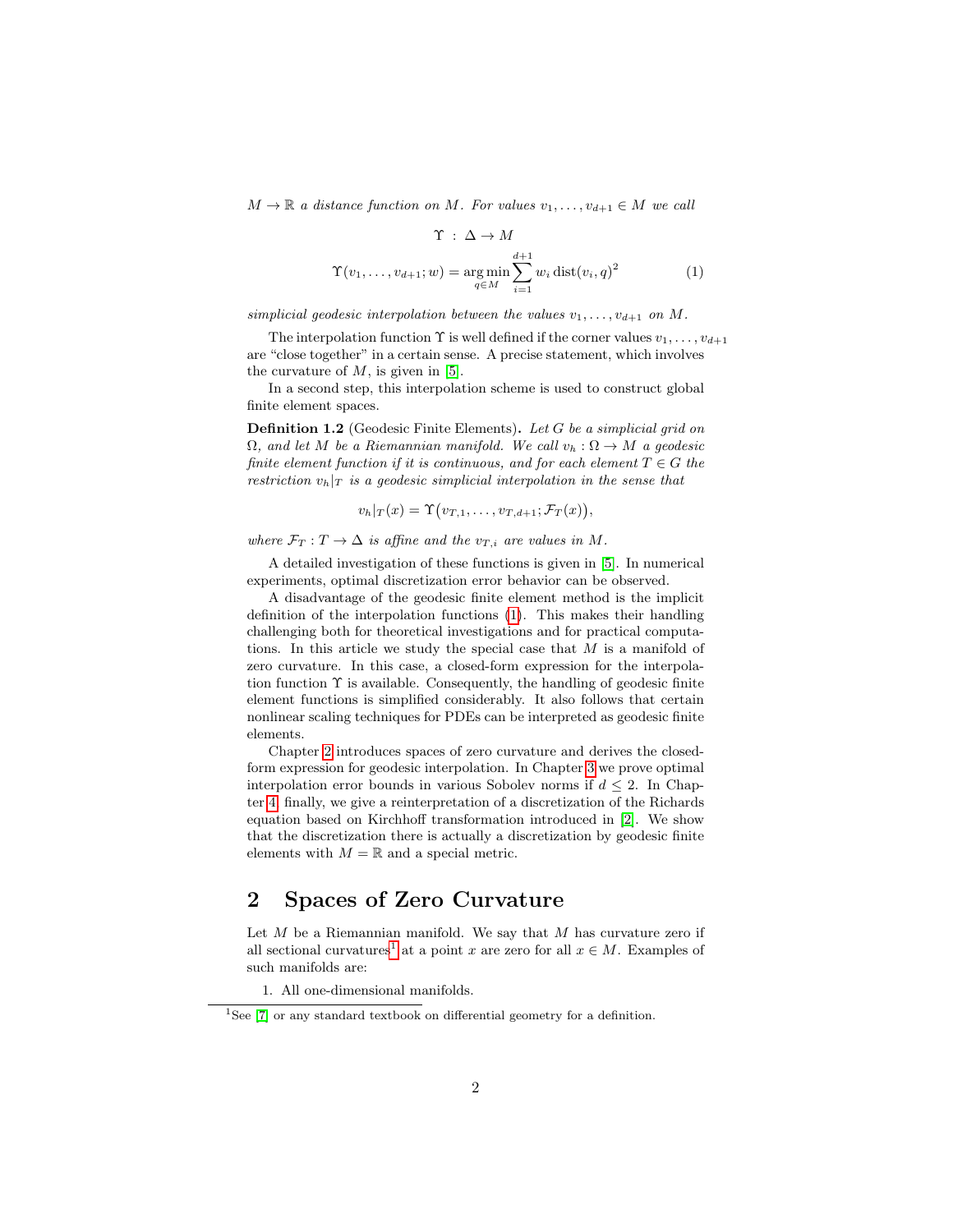2. The complete and connected spaces of zero curvature can be classified precisely:

**Theorem 2.1** (Wolf [\[7\]](#page-7-4), Thms. 2.4.9, 3.1.3). Let  $M$  be a Riemannian manifold of dimension m. Then M is complete, connected and of constant curvature zero if and only if it is isometric to a quotient  $\mathbb{R}^m/\Gamma$ , where  $\Gamma$  is a discrete subgroup of the group of isometries of  $\mathbb{R}^m$ , and acting without fixed points.

This includes the tori, the Möbius strip and the Klein bottle.

3. Let W be a connected open subset of  $\mathbb{R}^m$ , and let

 $\phi:W\to\mathbb{R}^m$ 

be  $C^{\infty}$  and such that the tangent map  $\nabla \phi(x) : T_x W \to T_{\phi(x)} \mathbb{R}^m$  is invertible for all  $x \in W$ . At any  $x \in W$  define a metric

$$
g_x(v, w) = v^T (\nabla \phi(x))^T \nabla \phi(x) w \quad \text{for all } v, w \in T_x W.
$$

By the assumptions on  $\phi$  the bilinear form q is indeed a metric. As a special case of Theorem [2.2](#page-2-0) below, the manifold  $(W, q)$  has zero curvature.

The characterizing property of zero-curvature spaces is that they are locally isometric to Euclidean space. This is formalized by the following theorem, which is a special case of Theorem 2.4.11 from [\[7\]](#page-7-4).

<span id="page-2-0"></span>**Theorem 2.2.** Let  $M$  be a Riemannian manifold. Then  $M$  is of constant curvature zero if and only if for each  $x \in M$  there are local coordinates on a neighborhood of  $x$  in which the metric is given by the identity matrix. These coordinate functions are isometries.

With this result we can derive an explicit formula for geodesic simplicial interpolation in manifolds of zero curvature.

<span id="page-2-2"></span>**Lemma 2.1.** Let  $M$  be an m-dimensional Riemannian manifold of zero curvature, and let  $W \subset M$  be open and such that there exists an isometry  $\phi: W \to \mathbb{R}^m$ . Let  $v_1, \ldots, v_{d+1} \in W$ . Then

<span id="page-2-1"></span>
$$
\Upsilon(v_1,\ldots,v_{d+1};w) = \phi^{-1}\Big(\sum_{i=1}^{d+1} w_i \phi(v_i)\Big). \tag{2}
$$

*Proof.* The inverse  $\phi^{-1}$  exists because  $\phi$  is an isometry [\[7\]](#page-7-4). We use the following short result. Let P and U be two sets,  $h: P \to U$  a bijection, and  $H: U \to \mathbb{R}$ . Then

$$
u^* = \operatorname*{arg\,min}_{u \in U} H(u)
$$

is equivalent to

$$
p^* = h^{-1}(u^*) = h^{-1}(\argmin_{u \in U} H(u)) = \argmin_{p \in P} H(h(p)).
$$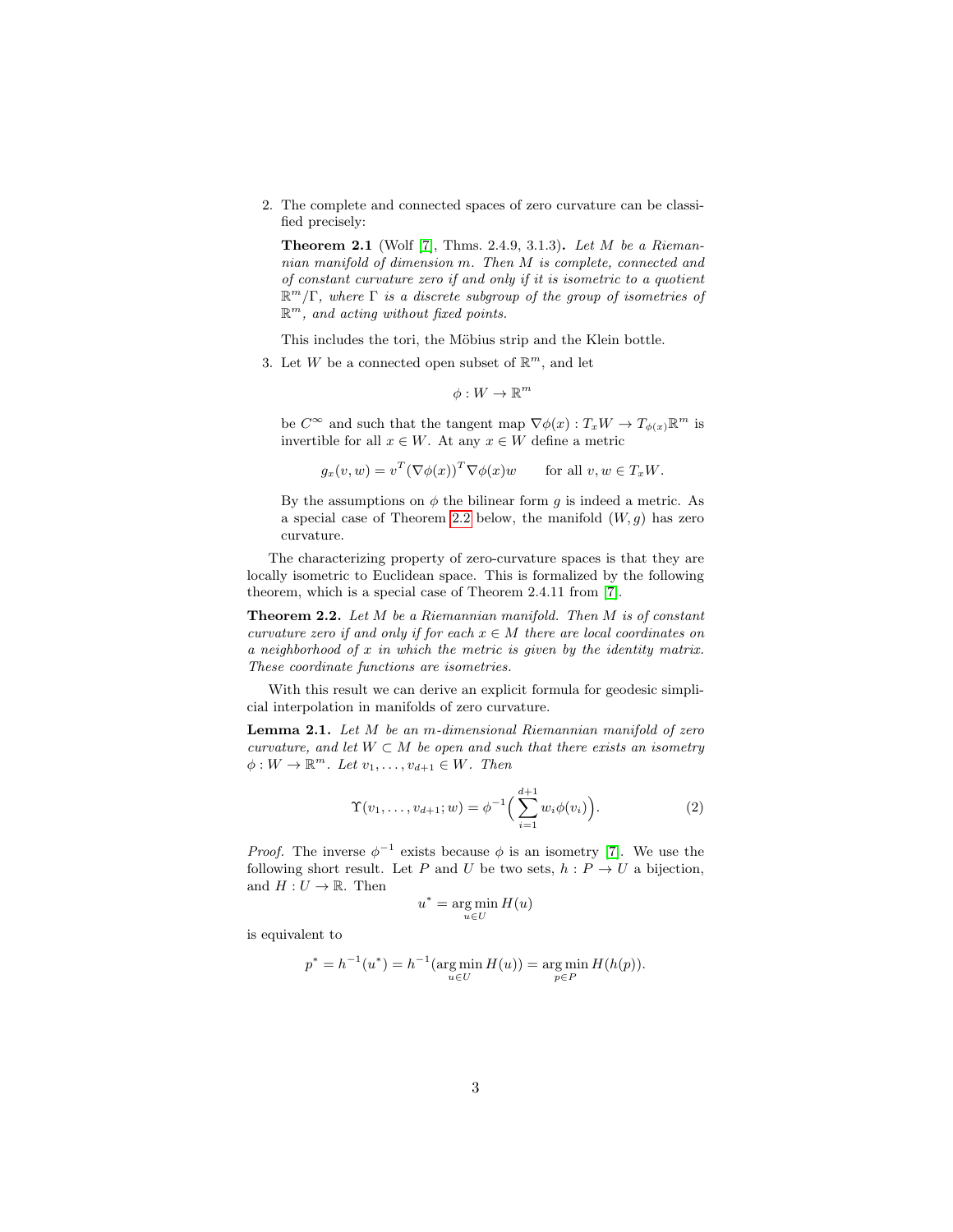Setting  $P = W$  and  $U = \phi(W) \subset \mathbb{R}^m$  we can now simply compute

$$
\begin{aligned} \Upsilon(v_1, \dots, v_{d+1}; w) &= \argmin_{p \in M} \sum_{i=1}^{d+1} w_i \operatorname{dist}(v_i, p)^2 \\ &= \argmin_{p \in M} \sum_{i=1}^{d+1} w_i |\phi(p_i) - \phi(p)|^2 \\ &= \phi^{-1} \Big( \operatorname*{arg\,min}_{u \in \mathbb{R}^m} \sum_{i=1}^{d+1} w_i |\phi(p_i) - u|^2 \Big) \end{aligned}
$$

for all  $w \in \Delta$ . The last minimization problem is nothing but linear interpolation in  $\mathbb{R}^m$ , and the assertion is shown.  $\Box$ 

,

Hence if an isometric coordinate function  $\phi$  is known then the minimization problem [\(1\)](#page-1-0) can be replaced by the much simpler formula [\(2\)](#page-2-1). The computation of derivatives of  $\Upsilon$  simplifies correspondingly. In particular, the indirect method of computing derivatives through the implicit function theorem [\[5,](#page-7-3) Chap. 5] becomes unnecessary. We note that in applications, suitable isometries are frequently available (see, e.g., Chapter [4\)](#page-5-0).

## <span id="page-3-0"></span>3 Interpolation Error

In this chapter we prove optimal bounds for the interpolation error. We restrict our attention to one- and two-dimensional domains, in order to be able to work with the standard interpolation operator.

Let  $d \in \{1, 2\}$ . By the Sobolev embedding theorems functions in  $H^2(\Omega, M)$  are continuous and we can define the interpolation operator

<span id="page-3-1"></span>
$$
I_h : H^2(\Omega, M) \to V_h^M(G)
$$
  
( $I_h u$ )( $x$ ) =  $u(x)$  for all vertices  $x$  of  $G$ , (3)

where  $V_h^M(G)$  is the set of all geodesic finite element functions on G with values in  $M$ . When applying  $I<sub>h</sub>$  to a function u we assume that the values of u at the vertices of G are such that the function  $I_h u$  is unique. Precise conditions can be inferred from Lemma 3.2 in [\[5\]](#page-7-3).

Interpolation errors will be estimated in terms of a generalization of the  $H<sup>2</sup>$  half norm suitable for functions with values in a Riemannian manifold.

**Definition 3.1.** Let  $f : \Omega \to M$  be  $C^2$ . For a given coordinate system around  $f(x) \in M$  denote by  $f^{\alpha}$  the local coordinates and by  $\Gamma^{\gamma}_{\alpha\beta}$  the Christoffel symbols of M. For a point  $x \in \Omega$  we define (using the Einstein summation convention)

$$
\alpha_x[f]^\gamma_{ij} \coloneqq \partial^2_{ij} f^\gamma(x) + \Gamma^\gamma_{\alpha\beta} \partial_i f^\alpha(x) \partial_j f^\beta(x)
$$

the second fundamental form of  $f$  at  $x$ .

The second fundamental form is a bilinear form on  $T_x\Omega$  with values in  $T_{f(x)}M$  [\[1\]](#page-7-1).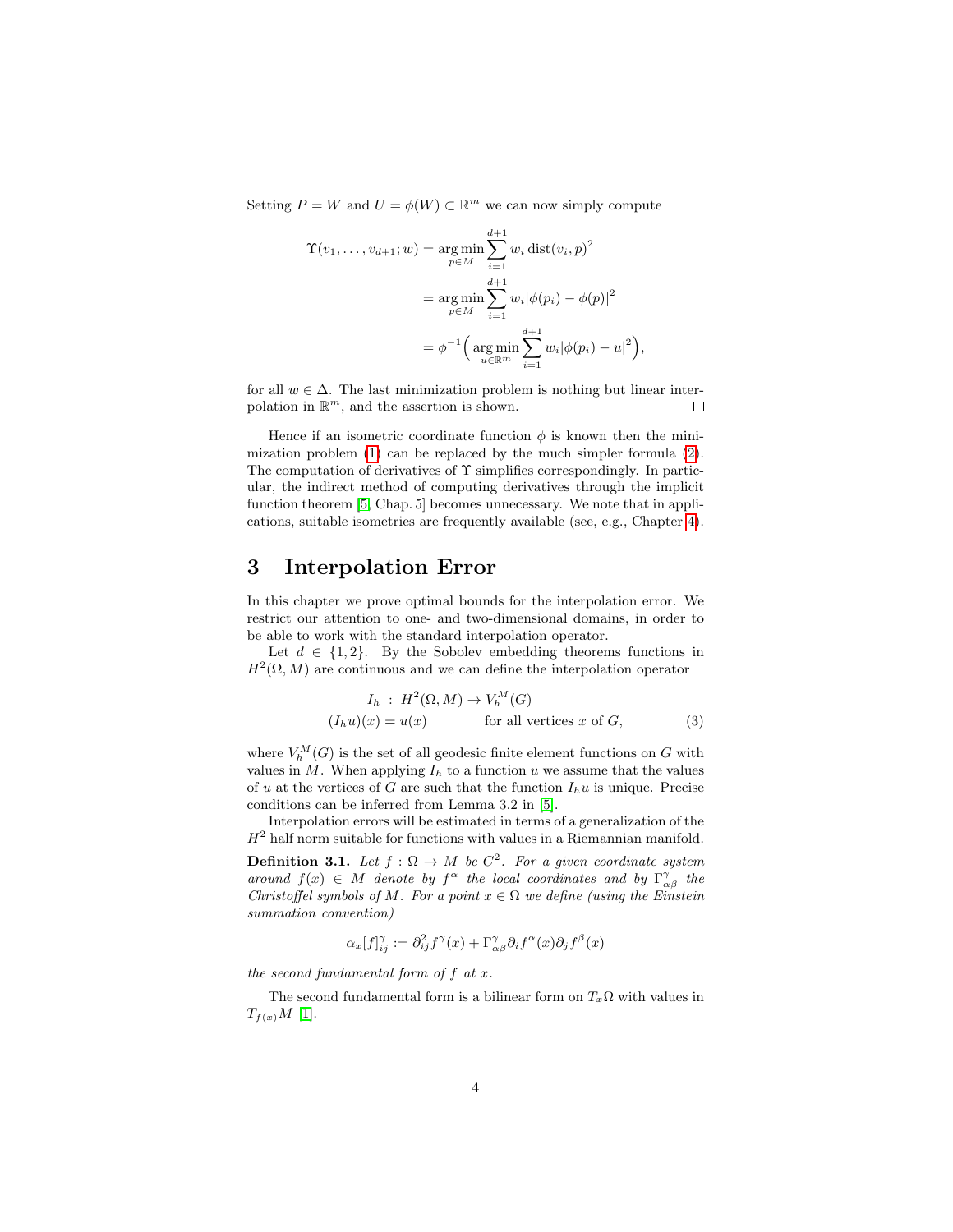**Lemma 3.1.** Let g be the metric of M with components  $g_{ij}$ . The term

$$
|\alpha[f]|_{\Omega}^2 := \int_{\Omega} |\alpha_x[f]|^2 dx \quad \text{with } |\alpha_x[f]|^2 = g_{kl}\alpha_x[f]_{ij}^k \alpha_x[f]_{ij}^l
$$

is invariant under coordinate transformations of M. It is nonnegative, and zero only if f is totally geodesic.

*Proof.* Invariance can be seen by direct computation. A function  $f$  is totally geodesic if and only if  $\alpha_x[f] = 0$  for all  $x \in \Omega$  [\[1\]](#page-7-1). Hence the second assertion follows.  $\Box$ 

The definition of  $|\alpha[\cdot]|_{\Omega}$  is extended to functions in  $H^2$  by considering the partial derivatives in a weak sense.

We can now state our main result. Remember that a triangle grid  $G$ is called quasi-uniform if there is a number  $\eta > 0$  such that every triangle T of G contains a circle of radius  $\rho_T$  with  $\rho_T \geq h_T/(2\eta)$ , where  $h_T$  is the diameter of  $T$  [\[3\]](#page-7-5).

<span id="page-4-0"></span>**Theorem 3.1.** Let G be a quasi-uniform simplex grid of  $\Omega$ ,  $d \in \{1,2\}$ , and let  $I_h$  be the interpolation by geodesic finite elements defined in [\(3\)](#page-3-1). Assume that for each element  $T \in G$ , the image  $u(T) \subset M$  is contained in an isometric coordinate patch. Then, for each  $u \in H^2(\Omega, M)$ ,  $0 \le m \le 2$ we have

$$
\|\mathrm{dist}(u, I_h u)\|_m \le Ch^{2-m} |\alpha[u]|_{\Omega},
$$

with a constant C depending only on  $\Omega$  and  $\eta$ .

The proof is a modification of the proof for standard finite elements given in [\[3\]](#page-7-5). Its main ingredient is the following local approximation result.

<span id="page-4-1"></span>**Lemma 3.2.** Let  $T_{ref}$  be the one- or two-dimensional reference simplex. For M a Riemannian manifold of zero curvature let  $u: T_{ref} \to M$  be in  $H^2(T_{ref}, M)$ , and such that  $u(T_{ref})$  is contained in a set U for which an isometric coordinate map  $\phi$  exists. Let  $u_h$  be the geodesic interpolation function that coincides with u at the corners of  $T_{ref}$ . Then there is a positive number c such that

$$
\|\text{dist}(u, u_h)\|_2 \leq c|\alpha[u]|_{T_{ref}}.
$$

*Proof.* The coordinate function  $\phi$  is an isometry, and hence

$$
\|\mathrm{dist}(u, u_h)\|_2 = \|\phi \circ u - \phi \circ u_h\|_2.
$$

Since  $u_h$  is a geodesic interpolation function we can use Lemma [2.1](#page-2-2) and obtain that  $(\phi \circ u_h)(w) = \sum_{i=1}^{d+1} w_i \phi(u_i)$ , the linear interpolation in coordinates between the values  $\phi(u_i)$  at the corners of  $T_{\text{ref}}$ . Hence we can use Hilfssatz 6.2 from [\[3\]](#page-7-5) and get

$$
||\text{dist}(u, u_h)||_2 \le c|\phi \circ u|_2 = c \sqrt{\int_{T_{\text{ref}}}|D^2(\phi \circ u)|^2 dx},
$$

where  $D^2$  is the matrix with entries  $\partial_{ij}^2$ . Since, in the chart  $\phi$ , the metric is the identity (Thm. [2.2\)](#page-2-0), the Christoffel symbols vanish, and this is the coordinate expression for  $|\alpha[u]|_{T_{\text{ref}}}$ . This proves the assertion.  $\Box$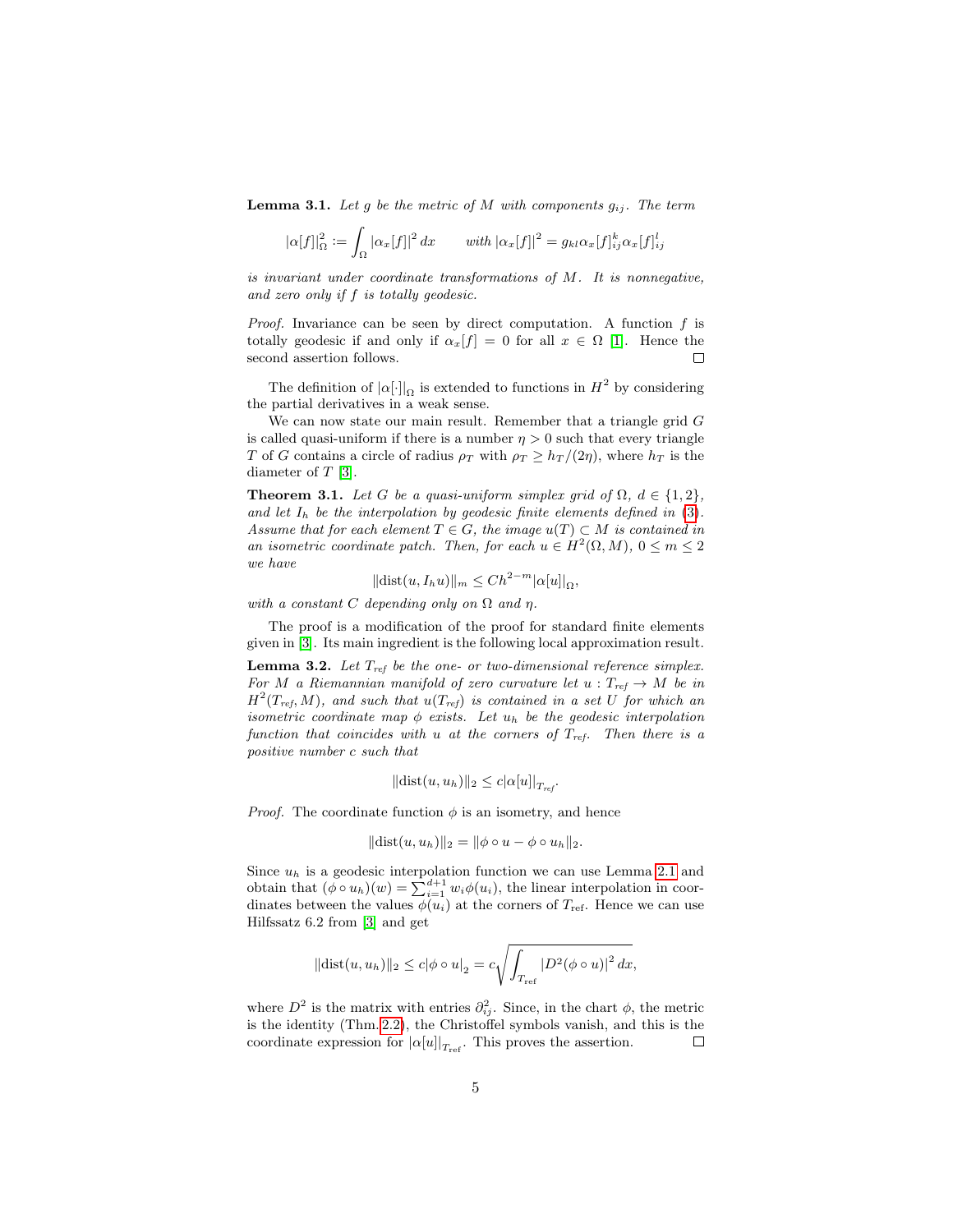Now we can prove the main approximation result.

of Theorem [3.1.](#page-4-0) It is sufficient to show for each triangle  $T_i$  of G the inequality

$$
\|\text{dist}(u, I_h u)\|_{m,T_j} \le Ch^{2-m} |\alpha[u]|_{T_j} \quad \text{for } u \in H^2(T_j, M).
$$

Write  $T = T_j$  for simplicity and let  $\mathcal{F} : T_{ref} \to T$ ,  $\mathcal{F}(\xi) = B\xi + d$  be affine. Note that from Lemma [3.2](#page-4-1) follows in particular that  $\left|\text{dist}(u, u_h)\right|_{l, T_{\text{ref}}} \leq$  $c|\alpha[u]|_{T_{\text{ref}}}$  for all  $0 \leq l \leq 2$ , where  $|\cdot|_l$  is the *l*-th order Sobolev half norm. Usethis and the integral transformation formula  $([3, \text{Formula } 6.6])$  $([3, \text{Formula } 6.6])$  $([3, \text{Formula } 6.6])$  to get

$$
\begin{split} |\text{dist}(u, I_h u)|_{l,T} &\leq C \|B^{-1}\|^{l} \cdot |\text{det } B|^{1/2} \big| \, \text{dist}(\mathcal{F}^{-1} \circ u, I_h(\mathcal{F}^{-1} \circ u)) \big|_{m, T_{\text{ref}}} \\ &\leq C \|B^{-1}\|^{l} \cdot |\text{det } B|^{1/2} \big| \alpha[\mathcal{F}^{-1} \circ u] \big|_{T_{\text{ref}}} \\ &\leq C \|B^{-1}\|^{l} \cdot |\text{det } B|^{1/2} \cdot \|B\|^2 \cdot |\text{det } B|^{-1/2} |\alpha[u]|_T \\ &\leq C (\|B\| \cdot \|B^{-1}\|)^l \|B\|^{2-l} \cdot |\alpha[u]|_T. \end{split}
$$

Because of quasi-uniformity we have  $||B|| \cdot ||B^{-1}|| \le (2 + \sqrt{2})\eta$  and  $||B|| \le$ 4h (cf. [\[3\]](#page-7-5)). Together we obtain

$$
\left|\operatorname{dist}(u, I_h u)\right|_{l,T} \le C h^{2-l} |\alpha[u]|_T.
$$

Squaring both sides and taking the sum over  $l$  from 0 to  $m$  yields the assertion.  $\Box$ 

# <span id="page-5-0"></span>4 Nonlinear Scaling and the Richards Equation

As an application of the theory presented above we give a reinterpretation of a special discretization for the Richards equation in terms of geodesic finite elements. This is a surprising result, as the Richards equation is not usually associated with differential geometry. Similar results can be shown for nonlinear scaling techniques such as the one proposed by Weiser [\[6\]](#page-7-6).

Let  $\Omega$  be a domain in  $\mathbb{R}^d$ . The Richards equation models the evolution of a scalar pressure  $p$  in a saturated–unsaturated flow in a porous medium<sup>[2](#page-5-1)</sup>

$$
\frac{\partial}{\partial t}\theta(p) - \text{div}\left(\text{kr}(\theta(p))\nabla p\right) = 0.
$$

The two equations of state  $\theta$ , kr :  $\mathbb{R} \to \mathbb{R}$  are both continuous and monotonically increasing. Implicit time discretization leads to spatial problems

<span id="page-5-2"></span>
$$
\theta(p^n) - \tau \operatorname{div} \left( \operatorname{kr}(\theta(p^n)) \nabla p^n \right) = \theta(p^{n-1}) \qquad \text{on } \Omega,\tag{4}
$$

with *n* the time step number and  $\tau$  the time step size.

<span id="page-5-1"></span><sup>&</sup>lt;sup>2</sup>An additional term modelling the effect of gravity has been omitted for simplicity. This does not change the argument.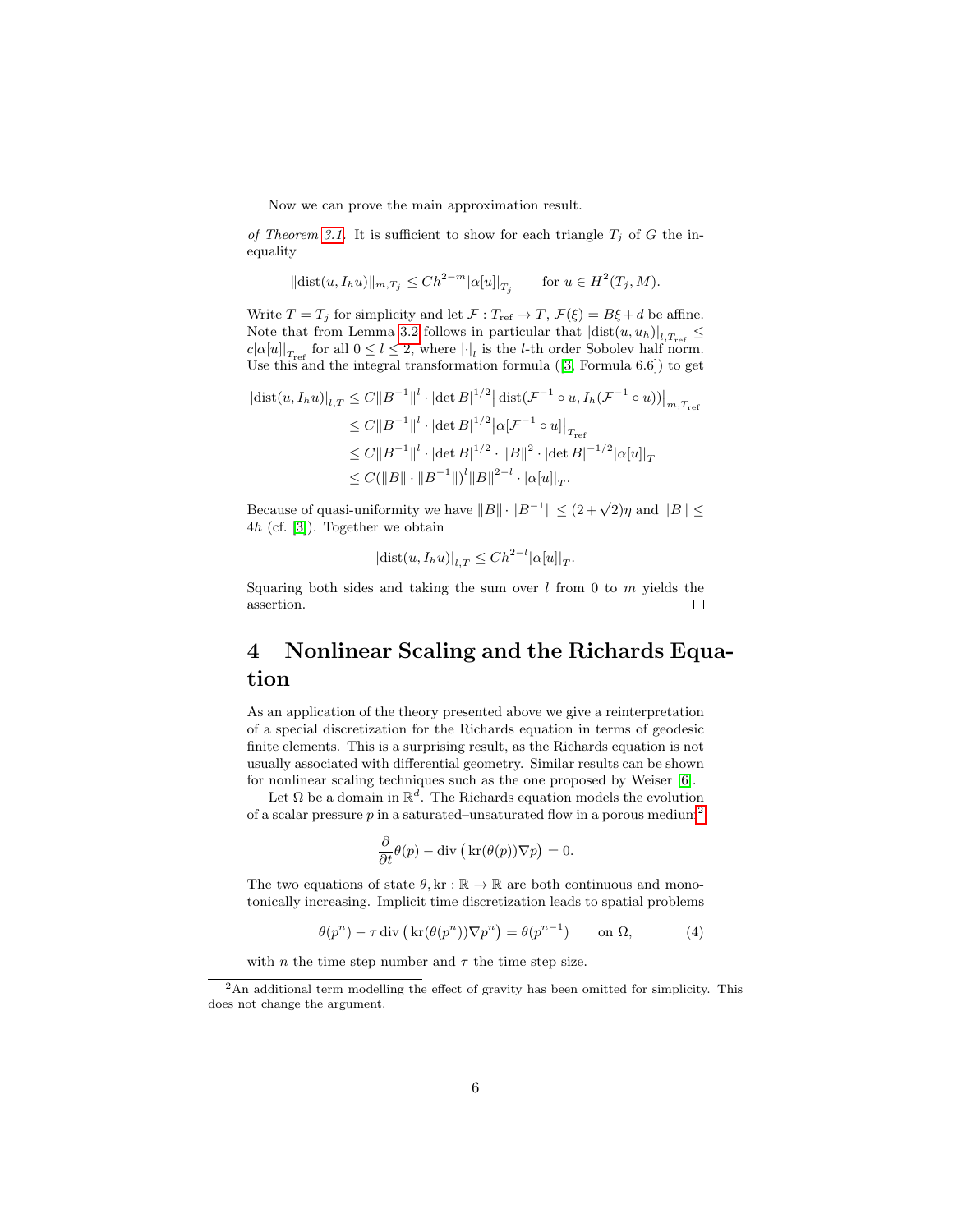Let G be a grid of  $\Omega$  and let  $V_h$  be the space of scalar, conforming, first-order finite elements for G. Berninger et al. [\[2\]](#page-7-0) proposed the following discretization of [\(4\)](#page-5-2). Inserting the Kirchhoff transformation

$$
p \mapsto u = \kappa(p) := \int_0^p \ker(\theta(q)) \, dq
$$

turns [\(4\)](#page-5-2) into a semilinear problem

<span id="page-6-0"></span>
$$
\theta(\kappa^{-1}(u^n)) - \tau \Delta u^n = \theta(\kappa^{-1}(u^{n-1}))
$$
\n(5)

for a "generalized pressure"  $u^n$ . Equation [\(5\)](#page-6-0) is equivalent to a convex minimization problem [\[2,](#page-7-0) Thm. 3.3]. Berninger et al. discretized it using first-order finite elements and solved the algebraic system with a monotone multigrid solver. For a discrete solution  $u_h$  of [\(5\)](#page-6-0), a discrete physical pressure  $p_h$  was then recovered by applying the inverse discrete Kirchhoff transformation

<span id="page-6-1"></span>
$$
\tilde{p}_h = I_h \circ \kappa^{-1} \circ u_h \in V_h,\tag{6}
$$

where  $I_h$  is the projection onto  $V_h$  by pointwise interpolation. Numerical tests showed optimal convergence orders both in the physical and the generalized pressure [\[2\]](#page-7-0).

Note that the function  $\tilde{p}_h$  from [\(6\)](#page-6-1) is not simply the finite element solution of [\(4\)](#page-5-2). Berninger et al. showed, however, that  $\tilde{p}_h$  could be interpreted as a solution of [\(4\)](#page-5-2) if [\(4\)](#page-5-2) was discretized with a solution-dependent quadrature rule [\[2,](#page-7-0) Sec. 4.2].

We now propose a different interpretation of the solution of a Kirchhofftransformed problem [\(5\)](#page-6-0). Instead of using the inverse discrete Kirchhoff transform, we recover a physical pressure function with the inverse Kirchhoff transform

$$
p_h = \kappa^{-1} \circ u_h \notin V_h,
$$

omitting the subsequent interpolation  $I<sub>h</sub>$ . Due to the nonlinear nature of  $\kappa$ , the set  $V_{\kappa,h} := \kappa^{-1}(V_h)$  of functions obtained by inverse Kirchhoff transformation from first-order finite element functions is not a regular finite element space, because it does not consist of piecewise linear functions. In fact, under the usual pointwise rules for addition and scalar multiplication it does not even form a vector space.

However,  $V_{\kappa,h}$  can be interpreted as a geodesic finite element space. Consider  $\mathbb R$  as a manifold and equip it with the Riemannian metric

$$
g_x(v, w) = v^T (\kappa'(x))^2 w, \qquad x \in \mathbb{R}, \quad v, w \in T_x \mathbb{R} \approx \mathbb{R},
$$

which is well-defined, because  $\kappa$  is differentiable. Since  $\mathbb R$  is one-dimensional it follows that  $(\mathbb{R}, g)$  has zero curvature. A more instructive way to see this uses Theorem [2.2:](#page-2-0) The function  $\kappa$  is a diffeomorphism from  $\mathbb R$  to  $(u_c, \infty)$ , where  $u_c = \lim_{p \to -\infty} \kappa(p) > -\infty$  is the so-called critical pressure. Hence,  $\kappa$  defines coordinates on the manifold  $\mathbb{R}$ , and we can interpret the generalized pressure  $u$  as a special coordinate on the manifold of physical pressures  $\mathbb R$ . In these coordinates the metric g is the identity

$$
g_x(v, w) = ((\kappa')^{-1}v)^T (\kappa'(x))^2 ((\kappa')^{-1}w) = vw, \qquad x \in \mathbb{R}, \quad v, w \in T_x \mathbb{R} \approx \mathbb{R}.
$$

and  $(\mathbb{R}, g)$  has curvature zero.